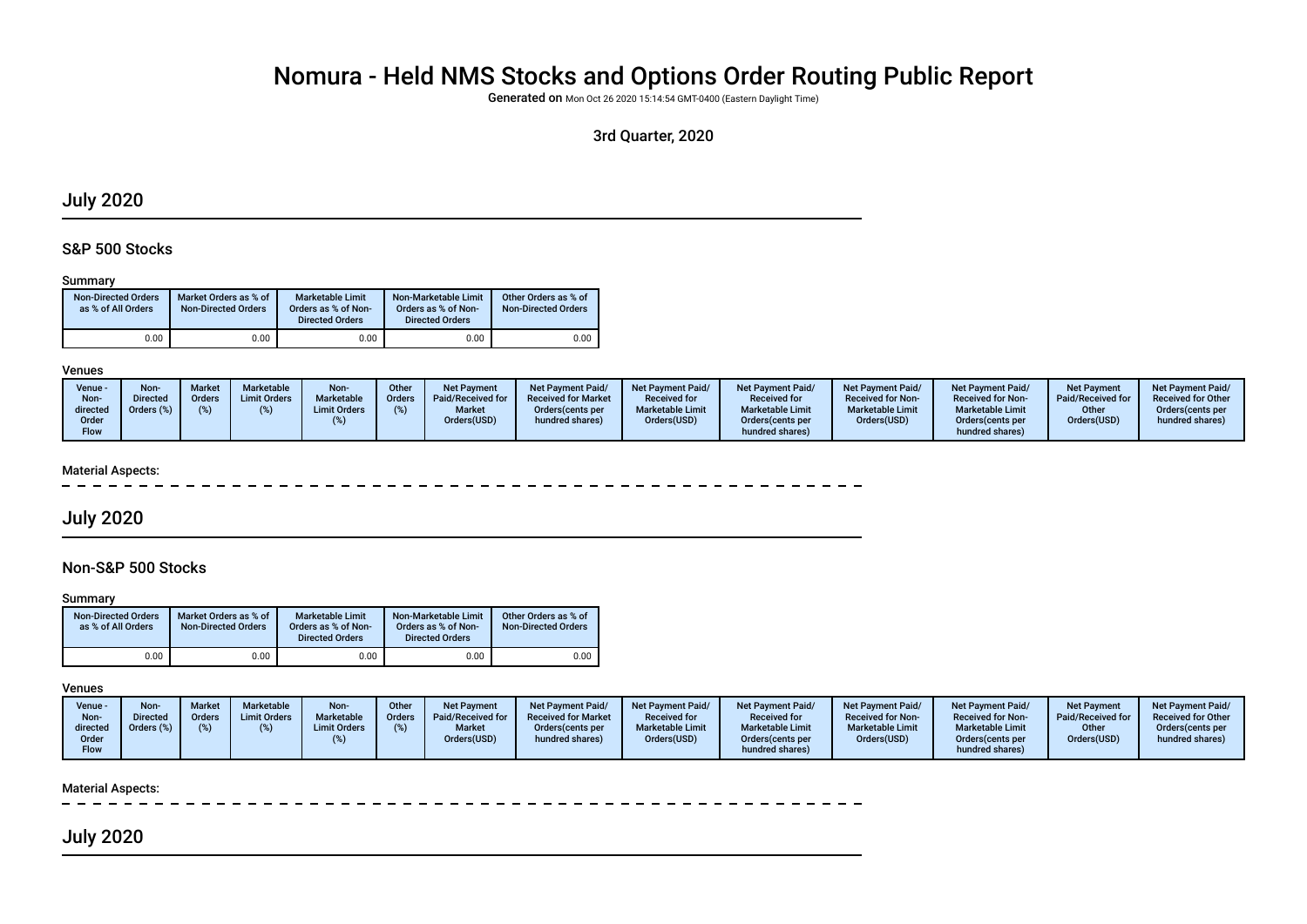# **Options**

## Summary

| <b>Non-Directed Orders</b><br>as % of All Orders | Market Orders as % of<br><b>Non-Directed Orders</b> | Marketable Limit<br>Orders as % of Non-<br><b>Directed Orders</b> | Non-Marketable Limit<br>Orders as % of Non-<br><b>Directed Orders</b> | Other Orders as % of<br><b>Non-Directed Orders</b> |
|--------------------------------------------------|-----------------------------------------------------|-------------------------------------------------------------------|-----------------------------------------------------------------------|----------------------------------------------------|
| 100.00                                           | 5.93                                                | 0.00                                                              | 0.00                                                                  | 94.07                                              |

### Venues

| Venue -<br>Non-directed<br><b>Order Flow</b>                        | Non-<br><b>Directed</b><br>Orders (%) | <b>Market</b><br><b>Orders</b><br>(%) | Marketable<br><b>Limit Orders</b><br>$(\%)$ | Non-<br><b>Marketable</b><br><b>Limit Orders</b><br>(%) | Other<br><b>Orders</b><br>(%) | <b>Net Payment</b><br>Paid/Received for<br><b>Market</b><br>Orders(USD) | Net Payment Paid/<br><b>Received for Market</b><br>Orders (cents per<br>hundred shares) | Net Payment Paid/<br><b>Received for</b><br><b>Marketable Limit</b><br>Orders(USD) | Net Payment Paid/<br><b>Received for</b><br><b>Marketable Limit</b><br>Orders (cents per<br>hundred shares) | Net Payment Paid/<br><b>Received for Non-</b><br><b>Marketable Limit</b><br>Orders(USD) | Net Payment Paid/<br><b>Received for Non-</b><br><b>Marketable Limit</b><br>Orders(cents per<br>hundred shares) | <b>Net Payment</b><br>Paid/Received<br>for Other<br>Orders(USD) | Net Payment Paid/<br><b>Received for Other</b><br>Orders (cents per<br>hundred shares) |
|---------------------------------------------------------------------|---------------------------------------|---------------------------------------|---------------------------------------------|---------------------------------------------------------|-------------------------------|-------------------------------------------------------------------------|-----------------------------------------------------------------------------------------|------------------------------------------------------------------------------------|-------------------------------------------------------------------------------------------------------------|-----------------------------------------------------------------------------------------|-----------------------------------------------------------------------------------------------------------------|-----------------------------------------------------------------|----------------------------------------------------------------------------------------|
| <b>INSTINET</b>                                                     | 86.82                                 | 1.93                                  | 0.00                                        | 0.00                                                    | 98.07                         | 326.78                                                                  | 53.4828                                                                                 |                                                                                    | 0.0000                                                                                                      | $\Omega$                                                                                | 0.0000                                                                                                          | 9,983.03                                                        | 4.0669                                                                                 |
| <b>ICAP</b>                                                         | 4.22                                  | 26.45                                 | 0.00                                        | 0.00                                                    | 73.55                         | 4,778.35                                                                | 13.3975                                                                                 |                                                                                    | 0.0000                                                                                                      |                                                                                         | 0.0000                                                                                                          | 12,766.34                                                       | 13.4473                                                                                |
| CASY                                                                | 2.20                                  | 38.10                                 | 0.00                                        | 0.00                                                    | 61.90                         | 1,569.06                                                                | 12.1416                                                                                 |                                                                                    | 0.0000                                                                                                      |                                                                                         | 0.0000                                                                                                          | 3,450.97                                                        | 12.5062                                                                                |
| Lakeshore                                                           | 1.81                                  | 73.08                                 | 0.00                                        | 0.00                                                    | 26.92                         | 3,658.6                                                                 | 43.0424                                                                                 |                                                                                    | 0.0000                                                                                                      |                                                                                         | 0.0000                                                                                                          | 14,144.22                                                       | 59.0351                                                                                |
| Pyramid                                                             | 1.81                                  | 7.69                                  | 0.00                                        | 0.00                                                    | 92.31                         | 1,389.7                                                                 | 65.4900                                                                                 |                                                                                    | 0.0000                                                                                                      |                                                                                         | 0.0000                                                                                                          | 14,134.19                                                       | 61.5520                                                                                |
| <b>TULLETT</b><br>PREBON<br><b>FINANCIAL</b><br><b>SERVICES LLC</b> | 1.25                                  | 25.00                                 | 0.00                                        | 0.00                                                    | 75.00                         | 311.74                                                                  | 28.3400                                                                                 |                                                                                    | 0.0000                                                                                                      | 0                                                                                       | 0.0000                                                                                                          | 5,434.15                                                        | 14.7235                                                                                |
| Baycrest                                                            | 0.59                                  | 70.59                                 | 0.00                                        | 0.00                                                    | 29.41                         | 791.13                                                                  | 35.9604                                                                                 |                                                                                    | 0.0000                                                                                                      |                                                                                         | 0.0000                                                                                                          | 285.12                                                          | 40.7318                                                                                |
| <b>DASH FINANCIAL</b><br><b>LLC</b>                                 | 0.45                                  | 0.00                                  | 0.00                                        | 0.00                                                    | 100.00                        | $\Omega$                                                                | 0.0000                                                                                  |                                                                                    | 0.0000                                                                                                      |                                                                                         | 0.0000                                                                                                          | 187                                                             | 20.2600                                                                                |
| Oppenheimer                                                         | 0.35                                  | 0.00                                  | 0.00                                        | 0.00                                                    | 100.00                        | $\Omega$                                                                | 0.0000                                                                                  |                                                                                    | 0.0000                                                                                                      |                                                                                         | 0.0000                                                                                                          | 996.11                                                          | 87.8400                                                                                |
| <b>XFA</b>                                                          | 0.17                                  | 0.00                                  | 0.00                                        | 0.00                                                    | 100.00                        | $\Omega$                                                                | 0.0000                                                                                  |                                                                                    | 0.0000                                                                                                      |                                                                                         | 0.0000                                                                                                          | 2,305.33                                                        | 71.2400                                                                                |

Material Aspects: INSTINET: Nomura receives rebates from Instinet

ICAP: No material aspects to disclose

CASY: No material aspects to disclose

Lakeshore: No material aspects to disclose

Pyramid: No material aspects to disclose

TULLETT PREBON FINANCIAL SERVICES LLC: No material aspects to disclose

Baycrest: No material aspects to disclose

DASH FINANCIAL LLC: No material aspects to disclose

Oppenheimer: No material aspects to disclose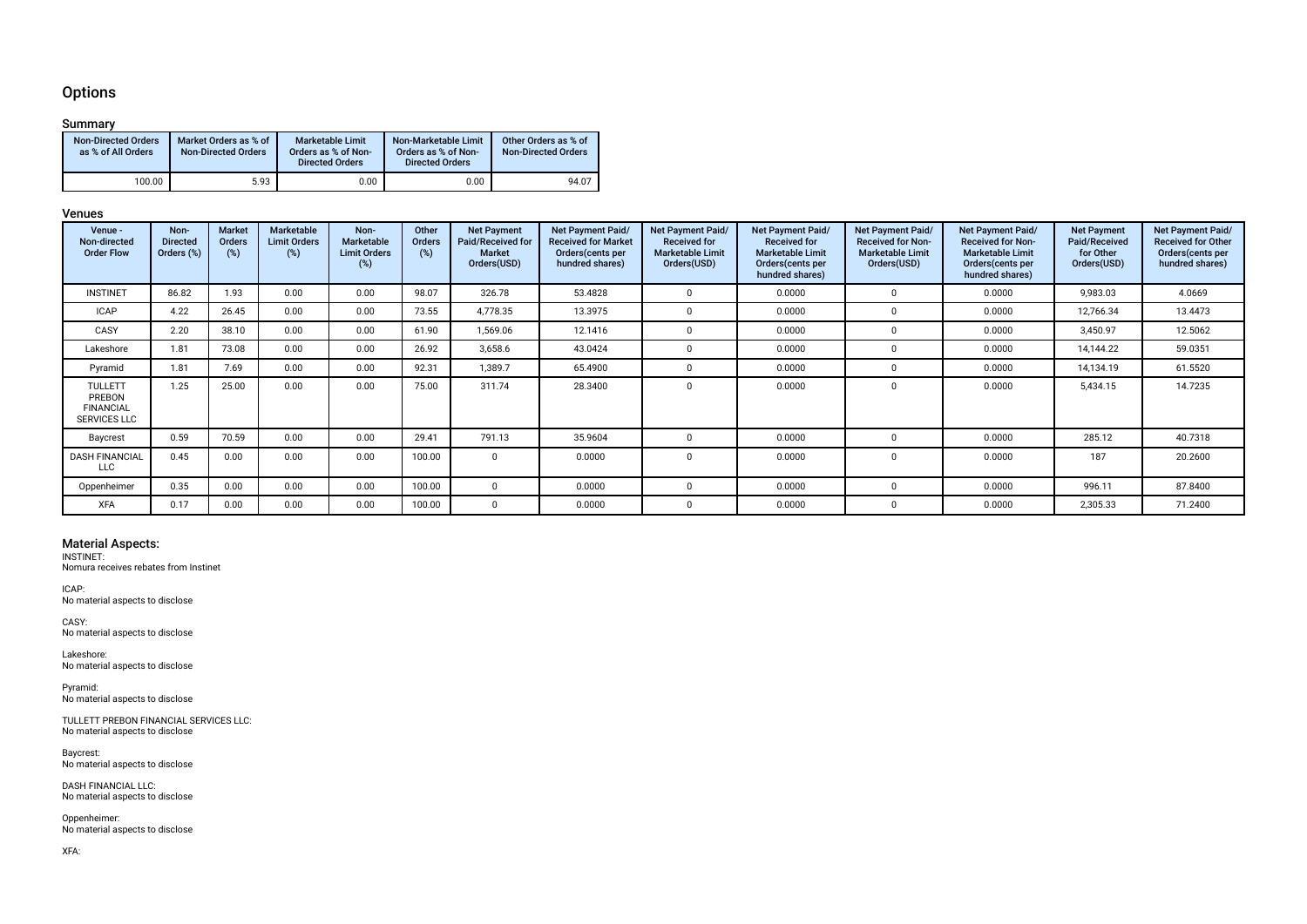# August 2020

# S&P 500 Stocks

## Summary

| <b>Non-Directed Orders</b><br>as % of All Orders | Market Orders as % of<br><b>Non-Directed Orders</b> | <b>Marketable Limit</b><br>Orders as % of Non-<br><b>Directed Orders</b> | Non-Marketable Limit<br>Orders as % of Non-<br><b>Directed Orders</b> | Other Orders as % of<br><b>Non-Directed Orders</b> |
|--------------------------------------------------|-----------------------------------------------------|--------------------------------------------------------------------------|-----------------------------------------------------------------------|----------------------------------------------------|
| 0.00                                             | 0.00                                                | 0.00                                                                     | 0.00                                                                  | 0.00                                               |

#### Venues

 $\overline{a}$ 

| Venue -<br>Non-<br>directed<br>Order<br>Flow | <b>Non-</b><br><b>Market</b><br><b>Directed</b><br>Orders<br>Orders (%) | Marketable<br><b>Limit Orders</b> | Non-<br><b>Marketable</b><br><b>Limit Orders</b> | Other<br><b>Orders</b> | <b>Net Payment</b><br>Paid/Received for<br><b>Market</b><br>Orders(USD) | Net Payment Paid/<br><b>Received for Market</b><br>Orders (cents per<br>hundred shares) | Net Payment Paid/<br><b>Received for</b><br><b>Marketable Limit</b><br>Orders(USD) | <b>Net Payment Paid/</b><br><b>Received for</b><br><b>Marketable Limit</b><br>Orders (cents per<br>hundred shares) | Net Payment Paid/<br><b>Received for Non-</b><br><b>Marketable Limit</b><br>Orders(USD) | <b>Net Payment Paid/</b><br><b>Received for Non-</b><br><b>Marketable Limit</b><br>Orders(cents per<br>hundred shares) | <b>Net Payment</b><br>Paid/Received for<br>Other<br>Orders(USD) | <b>Net Payment Paid/</b><br><b>Received for Other</b><br>Orders(cents per<br>hundred shares) |
|----------------------------------------------|-------------------------------------------------------------------------|-----------------------------------|--------------------------------------------------|------------------------|-------------------------------------------------------------------------|-----------------------------------------------------------------------------------------|------------------------------------------------------------------------------------|--------------------------------------------------------------------------------------------------------------------|-----------------------------------------------------------------------------------------|------------------------------------------------------------------------------------------------------------------------|-----------------------------------------------------------------|----------------------------------------------------------------------------------------------|
|----------------------------------------------|-------------------------------------------------------------------------|-----------------------------------|--------------------------------------------------|------------------------|-------------------------------------------------------------------------|-----------------------------------------------------------------------------------------|------------------------------------------------------------------------------------|--------------------------------------------------------------------------------------------------------------------|-----------------------------------------------------------------------------------------|------------------------------------------------------------------------------------------------------------------------|-----------------------------------------------------------------|----------------------------------------------------------------------------------------------|

# Material Aspects:

# August 2020

# Non-S&P 500 Stocks

## Summary

| <b>Non-Directed Orders</b><br>as % of All Orders | Market Orders as % of<br><b>Non-Directed Orders</b> | <b>Marketable Limit</b><br>Orders as % of Non-<br><b>Directed Orders</b> | Non-Marketable Limit<br>Orders as % of Non-<br><b>Directed Orders</b> | Other Orders as % of<br><b>Non-Directed Orders</b> |
|--------------------------------------------------|-----------------------------------------------------|--------------------------------------------------------------------------|-----------------------------------------------------------------------|----------------------------------------------------|
| 0.00                                             | 0.00                                                | 0.00                                                                     | 0.00                                                                  | 0.00                                               |

## Venues

| Venue -<br>Non-<br>directed<br>Order<br>Flow | Non<br><b>Directed</b><br>Jrders (%) | Marke<br>Orders | <b>Marketable</b><br><b>Limit Orders</b> | Non-<br><b>Marketable</b><br><b>Limit Orders</b> | <b>Other</b><br><b>Orders</b> | Net Payment<br>Paid/Received for<br><b>Market</b><br>Orders(USD) | <b>Net Payment Paid/</b><br><b>Received for Market</b><br>Orders (cents per<br>hundred shares) | <b>Net Payment Paid/</b><br><b>Received for</b><br><b>Marketable Limit</b><br>Orders(USD) | <b>Net Payment Paid/</b><br><b>Received for</b><br><b>Marketable Limit</b><br>Orders(cents per<br>hundred shares) | Net Payment Paid/<br><b>Received for Non-</b><br><b>Marketable Limit</b><br>Orders(USD) | <b>Net Payment Paid/</b><br><b>Received for Non-</b><br><b>Marketable Limit</b><br>Orders(cents per<br>hundred shares) | <b>Net Payment</b><br>Paid/Received for<br>Other<br>Orders(USD) | <b>Net Payment Paid/</b><br><b>Received for Other</b><br>Orders(cents per<br>hundred shares) |
|----------------------------------------------|--------------------------------------|-----------------|------------------------------------------|--------------------------------------------------|-------------------------------|------------------------------------------------------------------|------------------------------------------------------------------------------------------------|-------------------------------------------------------------------------------------------|-------------------------------------------------------------------------------------------------------------------|-----------------------------------------------------------------------------------------|------------------------------------------------------------------------------------------------------------------------|-----------------------------------------------------------------|----------------------------------------------------------------------------------------------|
|----------------------------------------------|--------------------------------------|-----------------|------------------------------------------|--------------------------------------------------|-------------------------------|------------------------------------------------------------------|------------------------------------------------------------------------------------------------|-------------------------------------------------------------------------------------------|-------------------------------------------------------------------------------------------------------------------|-----------------------------------------------------------------------------------------|------------------------------------------------------------------------------------------------------------------------|-----------------------------------------------------------------|----------------------------------------------------------------------------------------------|

## Material Aspects:

 $\overline{\phantom{a}}$ 

# August 2020

**Options** 

Summary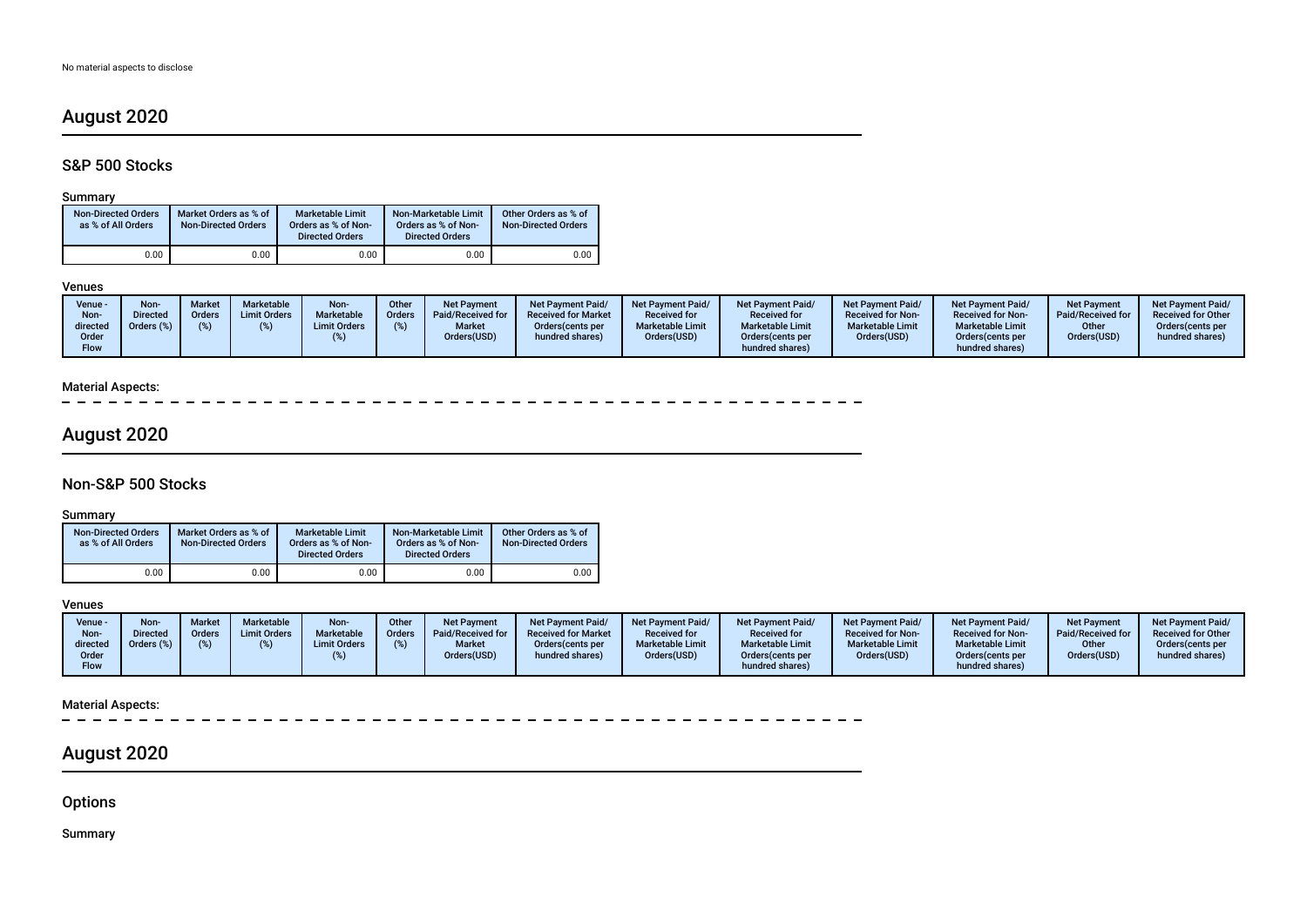| <b>Non-Directed Orders</b><br>as % of All Orders | Market Orders as % of<br><b>Non-Directed Orders</b> | Marketable Limit<br>Orders as % of Non-<br><b>Directed Orders</b> | Non-Marketable Limit<br>Orders as % of Non-<br><b>Directed Orders</b> | Other Orders as % of<br><b>Non-Directed Orders</b> |
|--------------------------------------------------|-----------------------------------------------------|-------------------------------------------------------------------|-----------------------------------------------------------------------|----------------------------------------------------|
| 100.00                                           | 3.31                                                | 0.00                                                              | 0.00                                                                  | 96.69                                              |

Venues

| Venue -<br>Non-directed<br><b>Order Flow</b>                        | Non-<br><b>Directed</b><br>Orders (%) | <b>Market</b><br>Orders<br>(%) | Marketable<br><b>Limit Orders</b><br>(%) | Non-<br>Marketable<br><b>Limit Orders</b><br>(%) | Other<br><b>Orders</b><br>(%) | <b>Net Payment</b><br>Paid/Received for<br><b>Market</b><br>Orders(USD) | Net Payment Paid/<br><b>Received for Market</b><br>Orders (cents per<br>hundred shares) | Net Payment Paid/<br><b>Received for</b><br><b>Marketable Limit</b><br>Orders(USD) | Net Payment Paid/<br><b>Received for</b><br><b>Marketable Limit</b><br>Orders(cents per<br>hundred shares) | Net Payment Paid/<br><b>Received for Non-</b><br><b>Marketable Limit</b><br>Orders(USD) | <b>Net Payment Paid/</b><br><b>Received for Non-</b><br><b>Marketable Limit</b><br>Orders (cents per<br>hundred shares) | <b>Net Payment</b><br>Paid/Received<br>for Other<br>Orders(USD) | Net Payment Paid/<br><b>Received for Other</b><br>Orders(cents per<br>hundred shares) |
|---------------------------------------------------------------------|---------------------------------------|--------------------------------|------------------------------------------|--------------------------------------------------|-------------------------------|-------------------------------------------------------------------------|-----------------------------------------------------------------------------------------|------------------------------------------------------------------------------------|------------------------------------------------------------------------------------------------------------|-----------------------------------------------------------------------------------------|-------------------------------------------------------------------------------------------------------------------------|-----------------------------------------------------------------|---------------------------------------------------------------------------------------|
| <b>INSTINET</b>                                                     | 88.96                                 | 0.25                           | 0.00                                     | 0.00                                             | 99.75                         | 2.16                                                                    | 27.0000                                                                                 | $\Omega$                                                                           | 0.0000                                                                                                     | $\Omega$                                                                                | 0.0000                                                                                                                  | 9,795.61                                                        | 4.5405                                                                                |
| <b>ICAP</b>                                                         | 2.97                                  | 24.76                          | 0.00                                     | 0.00                                             | 75.24                         | 1,792.28                                                                | 13.1553                                                                                 | $\Omega$                                                                           | 0.0000                                                                                                     | $\Omega$                                                                                | 0.0000                                                                                                                  | 6,208.37                                                        | 13.1553                                                                               |
| CASY                                                                | 2.43                                  | 27.91                          | 0.00                                     | 0.00                                             | 72.09                         | 2,447.71                                                                | 15.8346                                                                                 | - 0                                                                                | 0.0000                                                                                                     | $\Omega$                                                                                | 0.0000                                                                                                                  | 3,951.38                                                        | 11.7818                                                                               |
| <b>TULLETT</b><br>PREBON<br><b>FINANCIAL</b><br><b>SERVICES LLC</b> | 1.25                                  | 50.00                          | 0.00                                     | 0.00                                             | 50.00                         | 5,160.5                                                                 | 28.6408                                                                                 | $\Omega$                                                                           | 0.0000                                                                                                     | $\mathbf 0$                                                                             | 0.0000                                                                                                                  | 1,895.71                                                        | 31.7434                                                                               |
| Pyramid                                                             | 1.16                                  | 12.20                          | 0.00                                     | 0.00                                             | 87.80                         | 1,207.64                                                                | 65.4900                                                                                 | - 0                                                                                | 0.0000                                                                                                     | $\Omega$                                                                                | 0.0000                                                                                                                  | 5,043.77                                                        | 61.8867                                                                               |
| Baycrest                                                            | 1.02                                  | 47.22                          | 0.00                                     | 0.00                                             | 52.78                         | 1,058.53                                                                | 34.1462                                                                                 | $\Omega$                                                                           | 0.0000                                                                                                     | $\Omega$                                                                                | 0.0000                                                                                                                  | 1,872.5                                                         | 44.7005                                                                               |
| Lakeshore                                                           | 0.85                                  | 40.00                          | 0.00                                     | 0.00                                             | 60.00                         | 6,486.6                                                                 | 56.4052                                                                                 | - 0                                                                                | 0.0000                                                                                                     | $\Omega$                                                                                | 0.0000                                                                                                                  | 1,780.92                                                        | 56.7533                                                                               |
| <b>DASH FINANCIAL</b><br>LLC                                        | 0.59                                  | 0.00                           | 0.00                                     | 0.00                                             | 100.00                        | $\Omega$                                                                | 0.0000                                                                                  | $\Omega$                                                                           | 0.0000                                                                                                     | $\Omega$                                                                                | 0.0000                                                                                                                  | 589.97                                                          | 20.2600                                                                               |
| Oppenheimer                                                         | 0.31                                  | 9.09                           | 0.00                                     | 0.00                                             | 90.91                         | 219.6                                                                   | 87.8400                                                                                 | $\Omega$                                                                           | 0.0000                                                                                                     | $\Omega$                                                                                | 0.0000                                                                                                                  | 1,800.72                                                        | 87.8400                                                                               |
| CANACCORD<br><b>GENUITY INC.</b>                                    | 0.11                                  | 0.00                           | 0.00                                     | 0.00                                             | 100.00                        | 0                                                                       | 0.0000                                                                                  | $\mathbf{0}$                                                                       | 0.0000                                                                                                     | 0                                                                                       | 0.0000                                                                                                                  | 2,109.77                                                        | 46.3074                                                                               |

### Material Aspects:

INSTINET: Nomura receives rebates from Instinet

ICAP: No material aspects to disclose

CASY: No material aspects to disclose

TULLETT PREBON FINANCIAL SERVICES LLC: No material aspects to disclose

Pyramid: No material aspects to disclose

Baycrest: No material aspects to disclose

Lakeshore: No material aspects to disclose

DASH FINANCIAL LLC: No material aspects to disclose

Oppenheimer: No material aspects to disclose

CANACCORD GENUITY INC.: No material aspects to disclose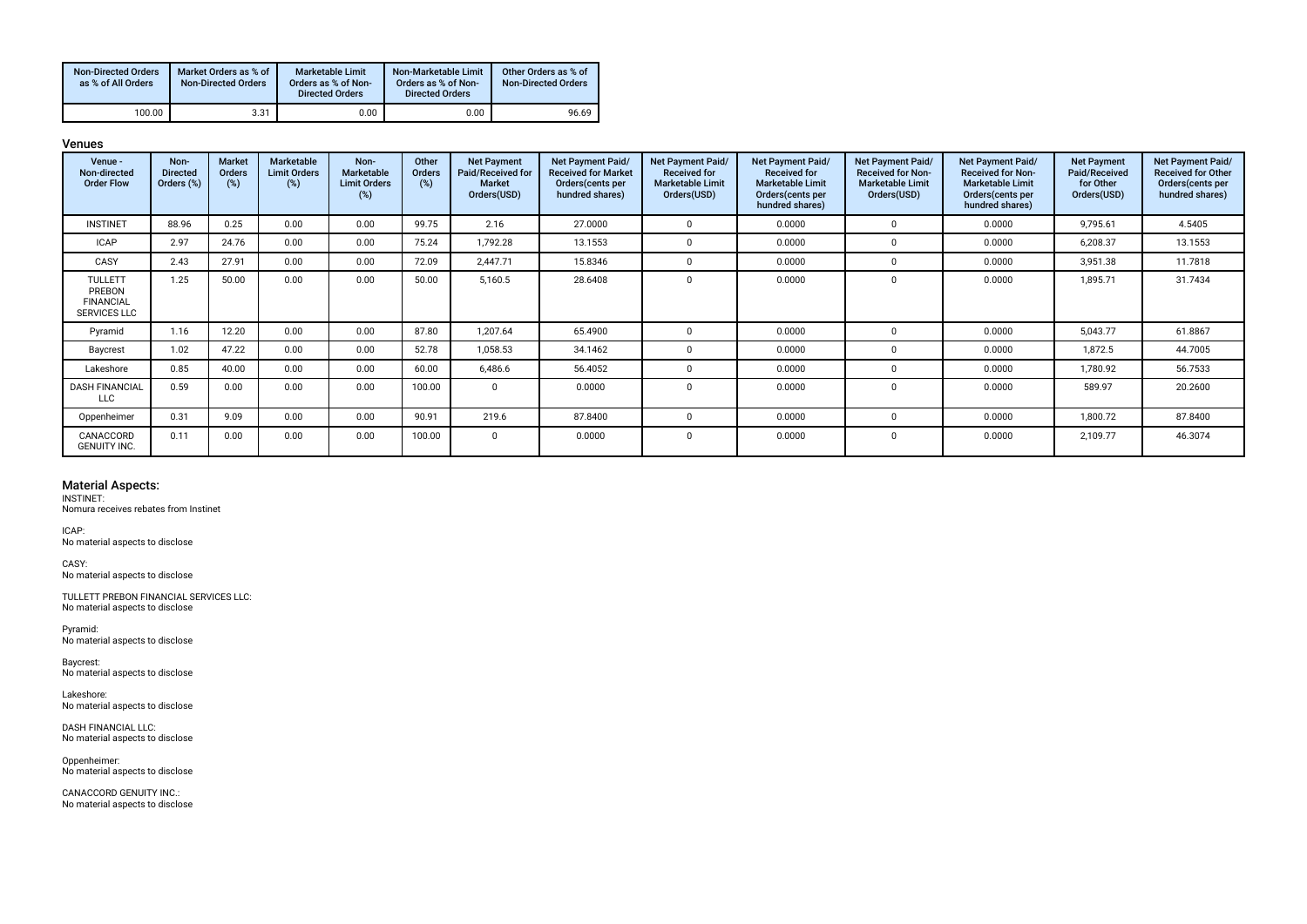# September 2020

# S&P 500 Stocks

## Summary

| <b>Non-Directed Orders</b><br>as % of All Orders | Market Orders as % of<br><b>Non-Directed Orders</b> | Marketable Limit<br>Orders as % of Non-<br><b>Directed Orders</b> | Non-Marketable Limit<br>Orders as % of Non-<br><b>Directed Orders</b> | Other Orders as % of<br><b>Non-Directed Orders</b> |
|--------------------------------------------------|-----------------------------------------------------|-------------------------------------------------------------------|-----------------------------------------------------------------------|----------------------------------------------------|
| 0.00                                             | 0.00                                                | 0.00                                                              | 0.00                                                                  | 0.00                                               |

## Venues

| Non-<br>Other<br>Marketable<br><b>Market</b><br>Venue -<br><b>Net Payment</b><br><b>Net Payment Paid/</b><br><b>Net Payment Paid/</b><br><b>Non</b><br>Marketable<br><b>Limit Orders</b><br><b>Received for Market</b><br>Paid/Received for<br><b>Directed</b><br>Orders<br><b>Received for</b><br>Order:<br>Non-<br><b>Marketable Limit</b><br>Orders (%)<br><b>Market</b><br><b>Limit Orders</b><br>directed<br>Orders (cents per<br>Orders(USD)<br>Orders(USD)<br>hundred shares)<br>Order<br><b>Flow</b> | <b>Net Payment Paid/</b><br><b>Net Payment Paid/</b><br><b>Received for</b><br><b>Received for Non-</b><br><b>Marketable Limit</b><br><b>Marketable Limit</b><br>Orders(USD)<br>Orders (cents per<br>hundred shares) | <b>Net Payment Paid/</b><br><b>Net Payment</b><br>Paid/Received for<br><b>Received for Non-</b><br><b>Marketable Limit</b><br>Other<br>Orders(USD)<br>Orders (cents per<br>hundred shares) | <b>Net Payment Paid/</b><br><b>Received for Other</b><br>Orders(cents per<br>hundred shares) |
|--------------------------------------------------------------------------------------------------------------------------------------------------------------------------------------------------------------------------------------------------------------------------------------------------------------------------------------------------------------------------------------------------------------------------------------------------------------------------------------------------------------|----------------------------------------------------------------------------------------------------------------------------------------------------------------------------------------------------------------------|--------------------------------------------------------------------------------------------------------------------------------------------------------------------------------------------|----------------------------------------------------------------------------------------------|
|--------------------------------------------------------------------------------------------------------------------------------------------------------------------------------------------------------------------------------------------------------------------------------------------------------------------------------------------------------------------------------------------------------------------------------------------------------------------------------------------------------------|----------------------------------------------------------------------------------------------------------------------------------------------------------------------------------------------------------------------|--------------------------------------------------------------------------------------------------------------------------------------------------------------------------------------------|----------------------------------------------------------------------------------------------|

## Material Aspects:

\_ \_ \_ \_ \_ \_ \_ \_ \_ \_ \_ \_ \_ \_ \_  $\overline{\phantom{0}}$ 

# September 2020

# Non-S&P 500 Stocks

# Summary

| <b>Non-Directed Orders</b><br>as % of All Orders | Market Orders as % of<br><b>Non-Directed Orders</b> | Marketable Limit<br>Orders as % of Non-<br><b>Directed Orders</b> | Non-Marketable Limit<br>Orders as % of Non-<br><b>Directed Orders</b> | Other Orders as % of<br><b>Non-Directed Orders</b> |
|--------------------------------------------------|-----------------------------------------------------|-------------------------------------------------------------------|-----------------------------------------------------------------------|----------------------------------------------------|
| 0.00                                             | 0.00                                                | 0.00                                                              | 0.00                                                                  | 0.00                                               |

## Venues

| Venue -<br>Non-<br>directed | <b>Non-</b><br><b>Directed</b><br>Orders (%) | Market<br>Orders | <b>Marketable</b><br><b>Limit Orders</b> | Non-<br>Marketable<br><b>Limit Orders</b> | Other<br><b>Orders</b> | <b>Net Payment</b><br>Paid/Received for<br><b>Market</b> | <b>Net Payment Paid/</b><br><b>Received for Market</b><br>Orders (cents per | Net Payment Paid/<br><b>Received for</b><br><b>Marketable Limit</b> | <b>Net Payment Paid/</b><br><b>Received for</b><br><b>Marketable Limit</b> | <b>Net Payment Paid/</b><br><b>Received for Non-</b><br><b>Marketable Limit</b> | <b>Net Payment Paid/</b><br><b>Received for Non-</b><br><b>Marketable Limit</b> | <b>Net Payment</b><br>Paid/Received for<br>Other | <b>Net Payment Paid/</b><br><b>Received for Other</b><br>Orders(cents per |
|-----------------------------|----------------------------------------------|------------------|------------------------------------------|-------------------------------------------|------------------------|----------------------------------------------------------|-----------------------------------------------------------------------------|---------------------------------------------------------------------|----------------------------------------------------------------------------|---------------------------------------------------------------------------------|---------------------------------------------------------------------------------|--------------------------------------------------|---------------------------------------------------------------------------|
| Order<br><b>Flow</b>        |                                              |                  |                                          |                                           |                        | Orders(USD)                                              | hundred shares)                                                             | Orders(USD)                                                         | Orders (cents per<br>hundred shares)                                       | Orders(USD)                                                                     | Orders(cents per<br>hundred shares)                                             | Orders(USD)                                      | hundred shares)                                                           |

#### Material Aspects:

 $\sim$ \_ \_ \_ \_ \_ \_ \_ \_ \_ \_ \_

# September 2020

# **Options**

Summary

| <b>Non-Directed Orders</b><br>as % of All Orders | Market Orders as % of<br><b>Non-Directed Orders</b> | <b>Marketable Limit</b><br>Orders as % of Non-<br><b>Directed Orders</b> | Non-Marketable Limit<br>Orders as % of Non-<br><b>Directed Orders</b> | Other Orders as % of<br><b>Non-Directed Orders</b> |
|--------------------------------------------------|-----------------------------------------------------|--------------------------------------------------------------------------|-----------------------------------------------------------------------|----------------------------------------------------|
| 100.00                                           | 6.96                                                | 0.00                                                                     | 0.00                                                                  | 93.04                                              |